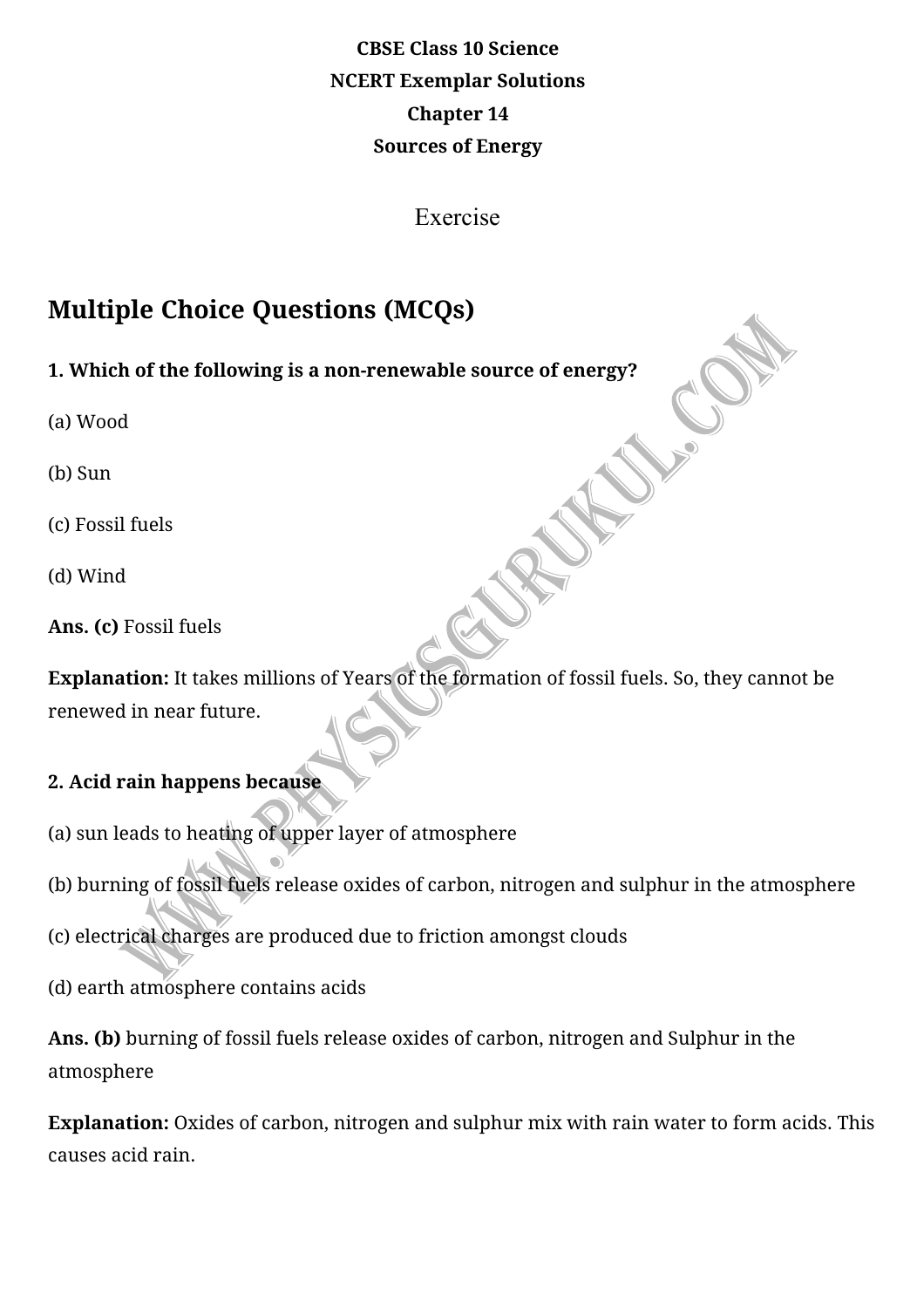### **3. Fuel used in thermal power plants is**

- (a) water
- (b) uranium
- (c) biomass
- (d) fossil fuels
- Ans. **(d)** fossil fuels

**Explanation:** Coal is the major fuel used in thermal power plants. Additionally, natural gas and petroleum gas are also used.

### **4. In a hydro power plant**

- (a) Potential energy possessed by stored water is converted into electricity
- (b) Kinetic energy possessed by stored water is converted into potential energy
- (c) Electricity is extracted from water
- (d) Water is converted into steam to produce electricity
- Ans. (a) Potential energy possessed by stored water is converted into electricity

**Explanation:** Water is stored behind dams. The stored water has potential energy. When water is released from the dam; Potential energy changes into kinetic energy. This kinetic energy is utilized to turn the turbine to generate electricity.

## **5. Which is the ultimate source of energy?**

- (a) Water
- (b) Sun
- (c) Uranium
- (d) Fossil fuels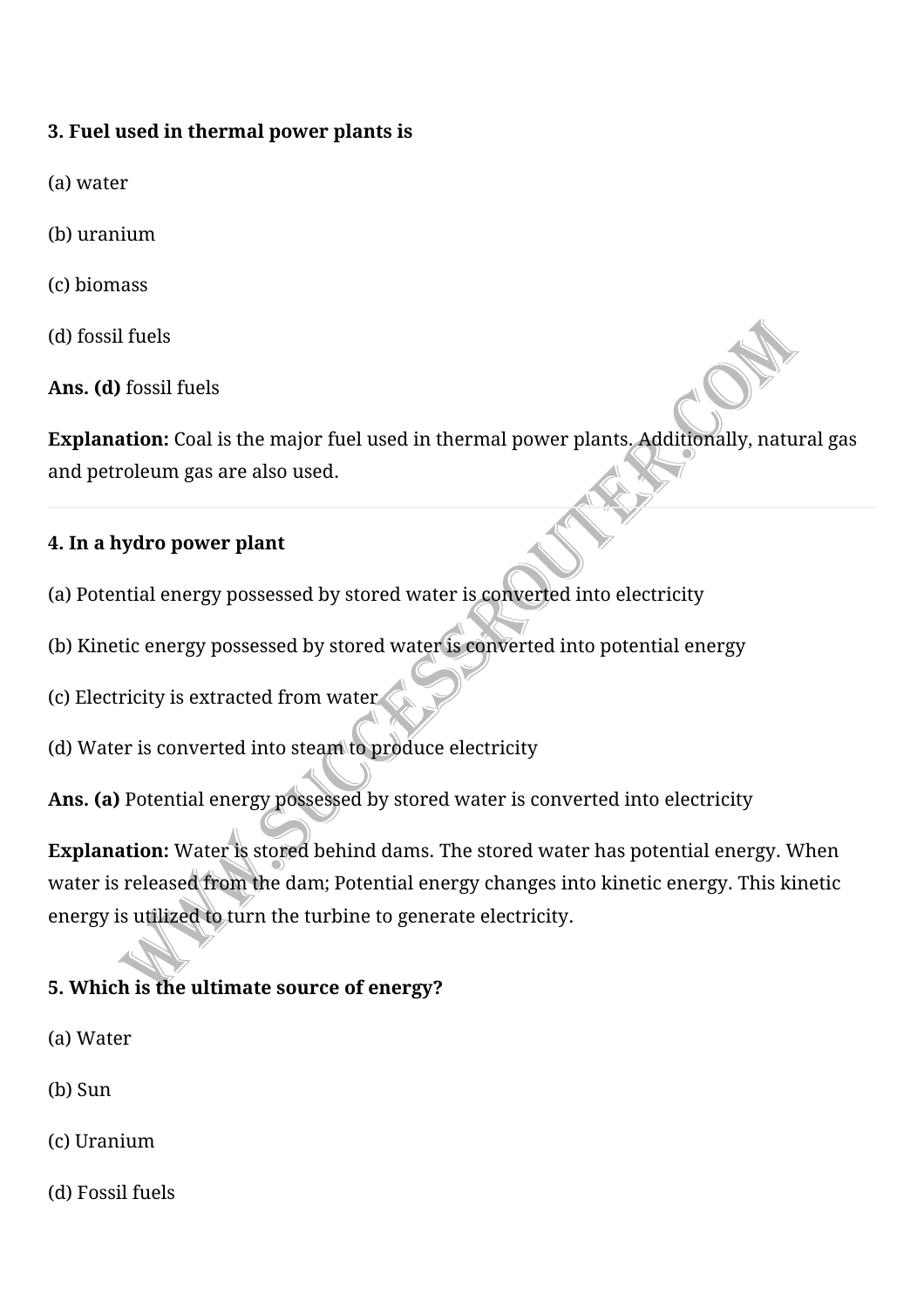#### Ans. **(b)** Sun

**Explanation:** Fossil fuels were made from biomass and biomass is made because of photosynthesis. We know that solar energy is converted into biomass through photosynthesis. Water cycle is driven by sun and hence kinetic energy in water is because of sun. Hence, it is said that sun is the ultimate source of energy.

## 6. Which one of the following forms of energy leads to least environmental pollution in **the process of its harnessing and utilisation?**

- (a) Nuclear energy
- (b) Thermal energy
- (c) Solar energy
- (d) Geothermal energy
- Ans. (c) Solar energy

### **7. Ocean thermal energy is due to**

- (a) energy stored by waves in the ocean
- (b) temperature difference at different levels in the ocean
- (c) pressure difference at different levels in the ocean
- (d) tides arising out in the ocean

### Ans. (b) temperature difference at different levels in the ocean

**Explanation:** Energy from warm surface is used to boil a volatile liquid. Vapours of this liquid are utilized to turn the turbine. Then vapours are channelized to deeper oceans so that they can cool down.

8. The major problem in harnessing nuclear energy is how to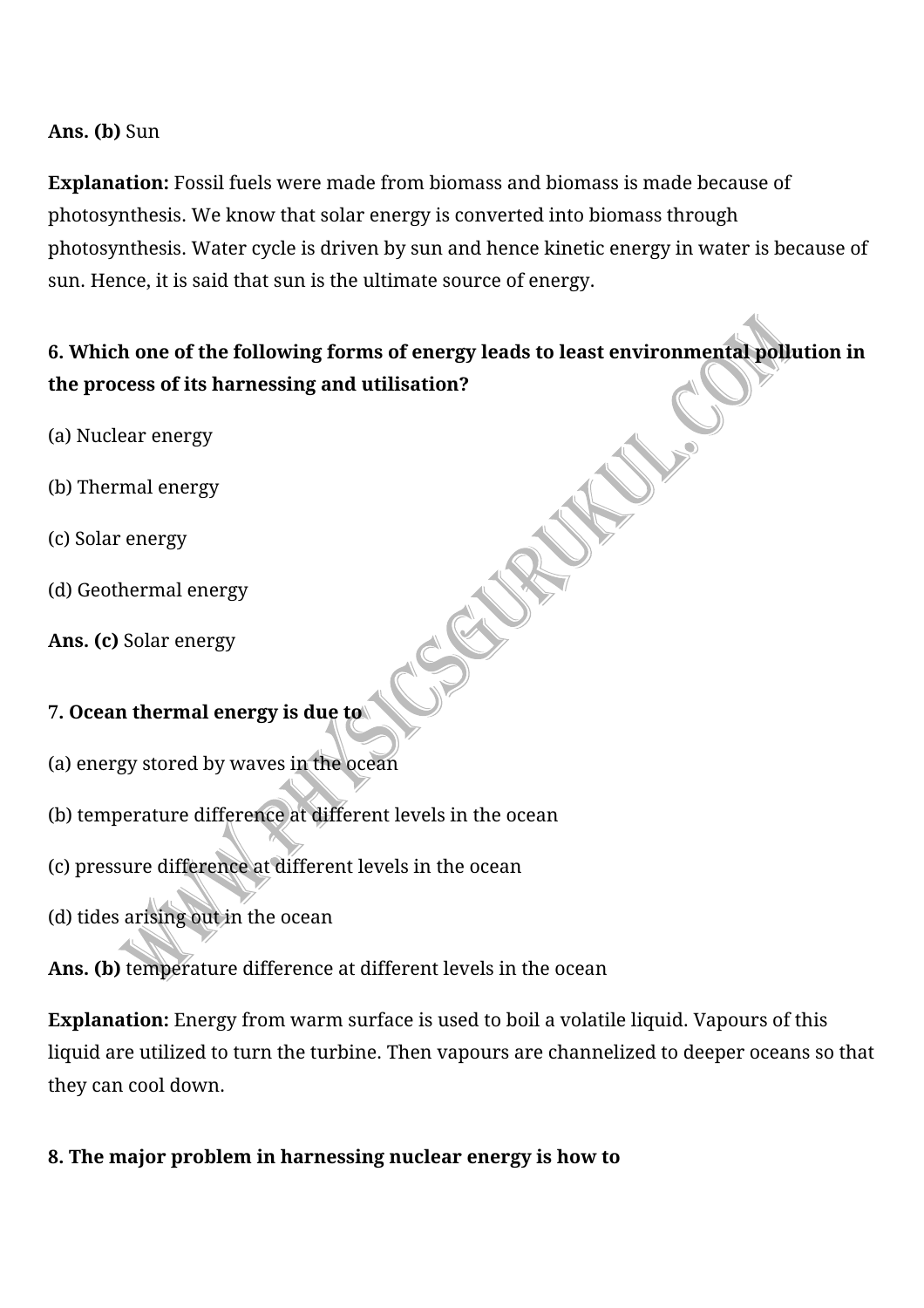(a) split nuclei?

- (b) sustain the reaction?
- (c) dispose off spent fuel safely?

(d) convert nuclear energy into electrical energy?

Ans. (c) dispose off spent fuel safely?

**Explanation:** Spent fuel from a nuclear plant contains highly radioactive material. This can be very harmful for living beings and for the environment.

#### **9. Which part of the solar cooker is responsible for green house effect?**

- (a) Coating with black colour inside the box
- (b) Mirror
- (c) Glass sheet
- (d) Outer cover of the solar cooker

Ans. (c) Glass sheet

#### **10. The main constituent of biogas is**

- (a) methane
- (b) carbon dioxide
- (c) hydrogen
- (d) hydrogen sulphide

Ans. (a) Methane

#### **11. The power generated in a windmill**

(a) is more in rainy season since damp air would mean more air mass hitting the blades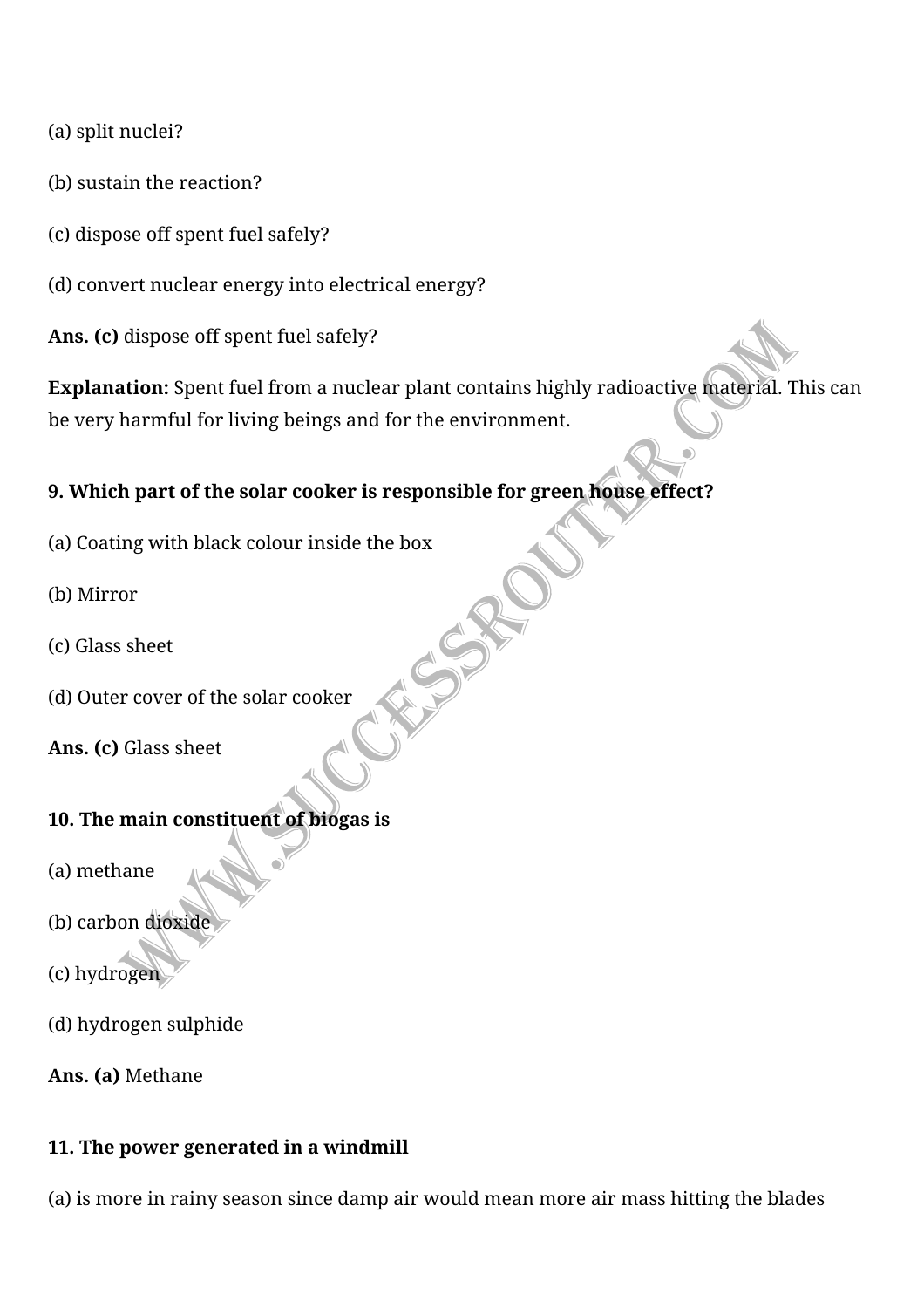(b) depends on the height of the tower

(c) depends on wind velocity

(d) can be increased by planting tall trees close to the tower

Ans. (c) depends on wind velocity

**Explanation:** Higher wind velocity will turn the turbine at higher speed. This will help in more power generation.

#### **12. Choose the correct statement**

- (a) Sun can be taken as an inexhaustible source of energy
- (b) There is infinite storage of fossil fuel inside the earth
- (c) Hydro and wind energy plants are non polluting sources of energy
- (d) Waste from a nuclear power plant can be easily disposed off

Ans. (a) Sun can be taken as an inexhaustible source of energy

## 13. In a hydroelectric power plant more electrical power can be generated if water falls **from a greater height because**

- (a) its temperature increases
- (b) larger amount of potential energy is converted into kinetic energy
- (c) the electricity content of water increases with height
- (d) more water molecules dissociate into ions
- Ans. (b) larger amount of potential energy is converted into kinetic energy

**Explanation:** Potential energy increases with increase in height.

#### 14. Choose the incorrect statement regarding wind power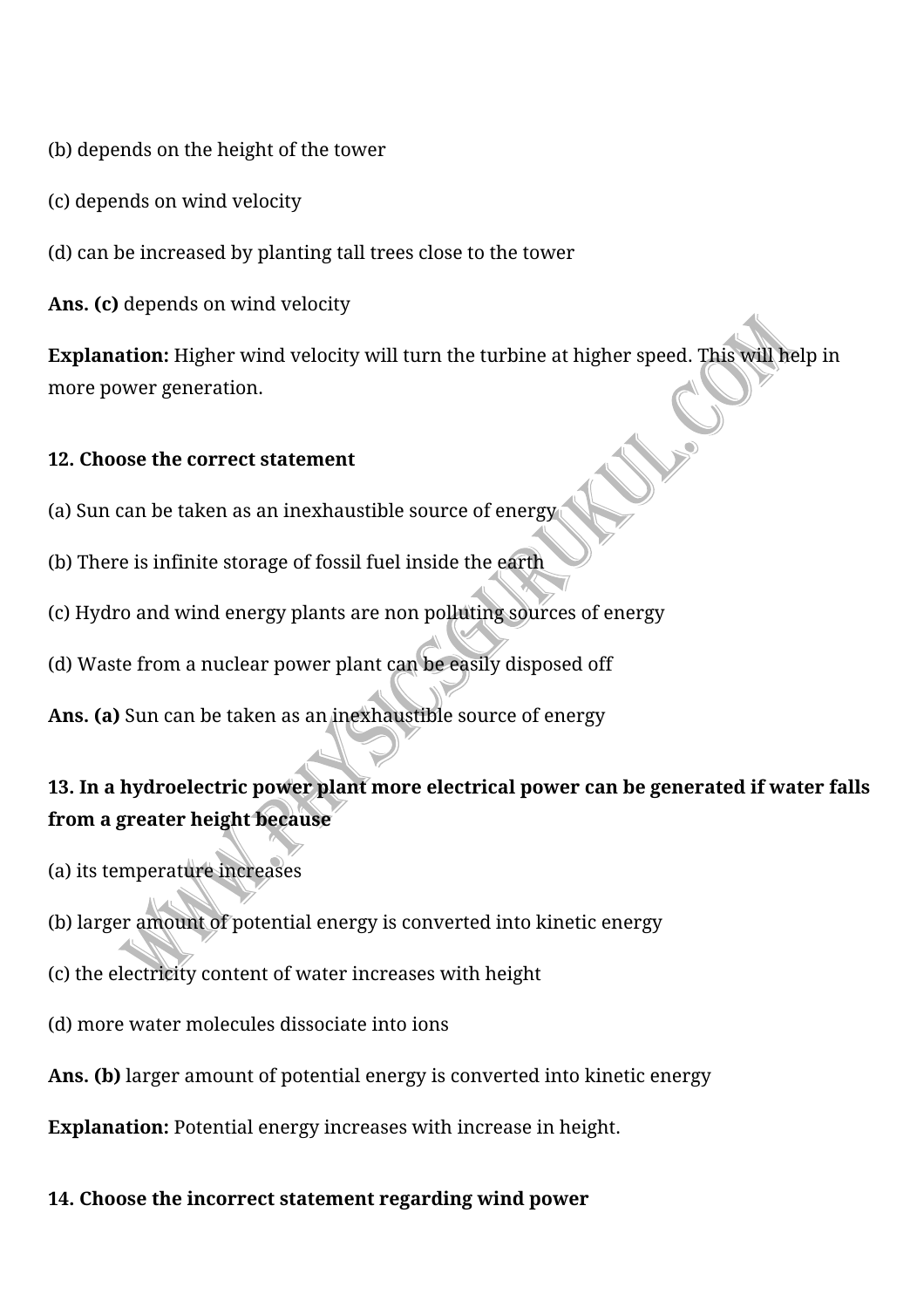(a) It is expected to harness wind power to minimum in open space

(b) The potential energy content of wind blowing at high altitudes is the source of wind power

(c) Wind hitting at the blades of a windmill causes them to rotate the rotation thus achieved can be utilised further

(d) One possible method of utilising the energy of rotational motion of the blades of a windmill is to run the turbine of an electric generator

Ans. (b) The potential energy content of wind blowing at high altitudes is the source of wind power

**Explanation:** A windmill works on kinetic energy of wind.

#### **15. Choose the incorrect statement**

(a) We are encouraged to plant more trees so as to ensure clean environment and also provide bio-mass fuel

(b) Gobar-gas is produced when crops, yegetable wastes etc., decompose in the absence of oxygen

(c) The main ingredient of bio-gas is ethane and it gives a lot of smoke and also produces a lot of residual ash

(d) Bio-mass is a renewable source of energy

Ans. (c) The main ingredient of bio-gas is ethane and it gives a lot of smoke and also produces a lot of residual ash

**Explanation:** The main ingredient of biogas is methane. It burns without smoke and leaves no residue.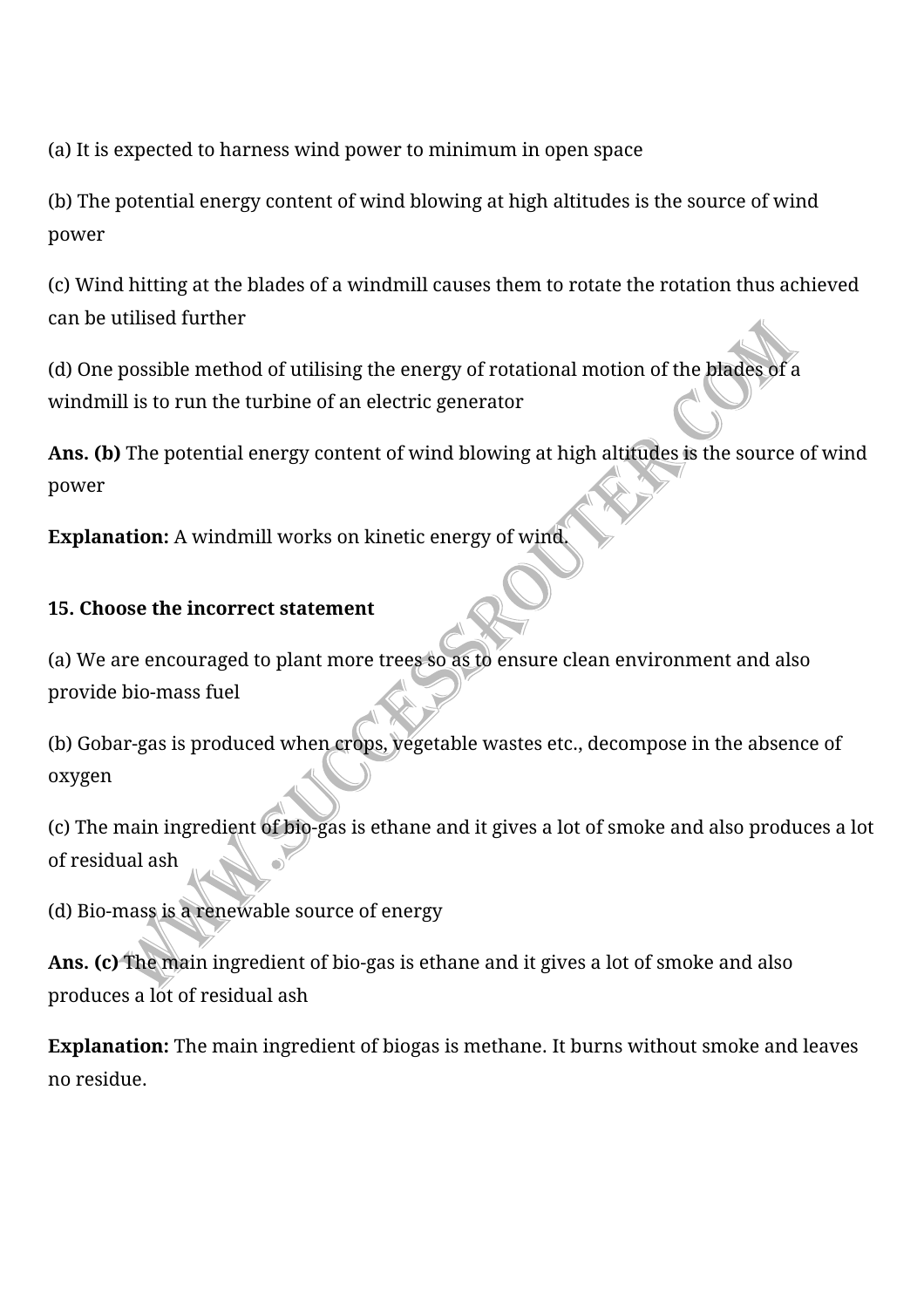## **Short Answer Questions**

16. Why is there a need to harness non-conventional sources of energy? Give two main **reasons.**

- Ans. Two reasons for the need to harness non-conventional sources of energy are as follows:
- (a) Conventional sources are going to be exhausted in near future.
- (b) Burning of fossil fuels causes environmental pollution

### **17. Write two different ways of harnessing energy from ocean.**

- **Ans.** Two ways of harnessing energy from ocean are as follows:
- (a) Tidal energy
- (b) Ocean thermal energy

## 18. What steps would you suggest to minimise environmental pollution caused by **burning of fossil fuels?**

Ans. (i) Use of smokeless appliances.

(ii) Afforestation

### **19. What is the role of a plane mirror and a glass sheet in a solar cooker?**

Ans. Plane mirror reflects the sunlight in the solar cooker and thus increases the intensity of solar energy. Glass sheet prevents heat from escaping the solar cooker. In other words, the glass sheet produces greenhouse effect.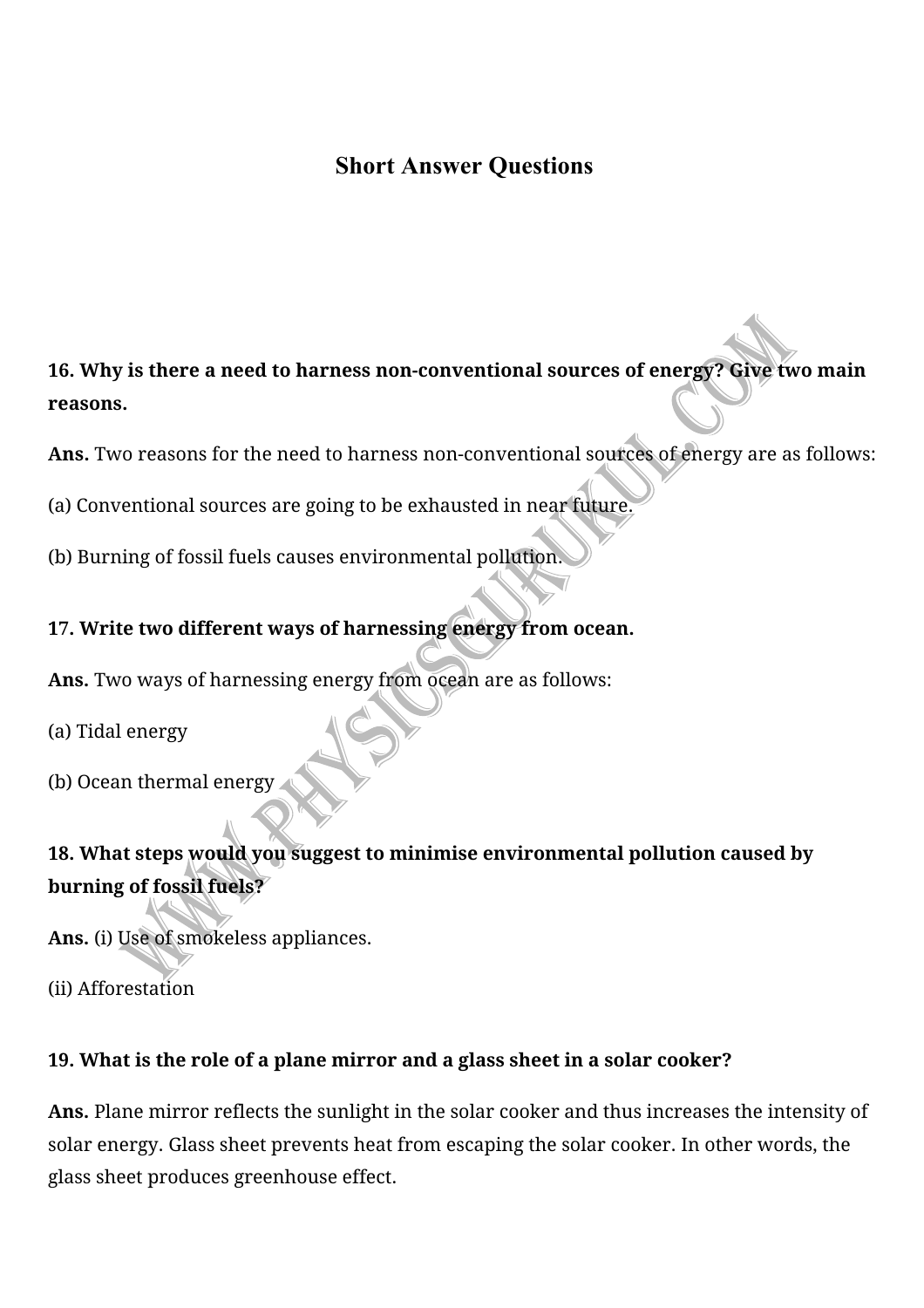#### 20. Mention three advantages of a solar cell?

- Ans. (i) Solar cells have no moving parts
- (ii) Requires little maintenance
- (iii) They can be set up in remote areas

## **21. What is biomass? What can be done to obtain bio-energy using biomass?**

Ans. Biomass is a fuel that is obtained from organic materials. Following are some methods of harnessing biomass:

(a) Using firewood as fuel

(b) Using cow dung cakes as fuel

(c) Production of gobar gas

## 22. What are the limitations in obtaining energy from wind?

Ans. a. Energy cannot be harnessed continuously.

- b. Large areas are required for wind farms.
- c. minimum wind speed should be 15km/h.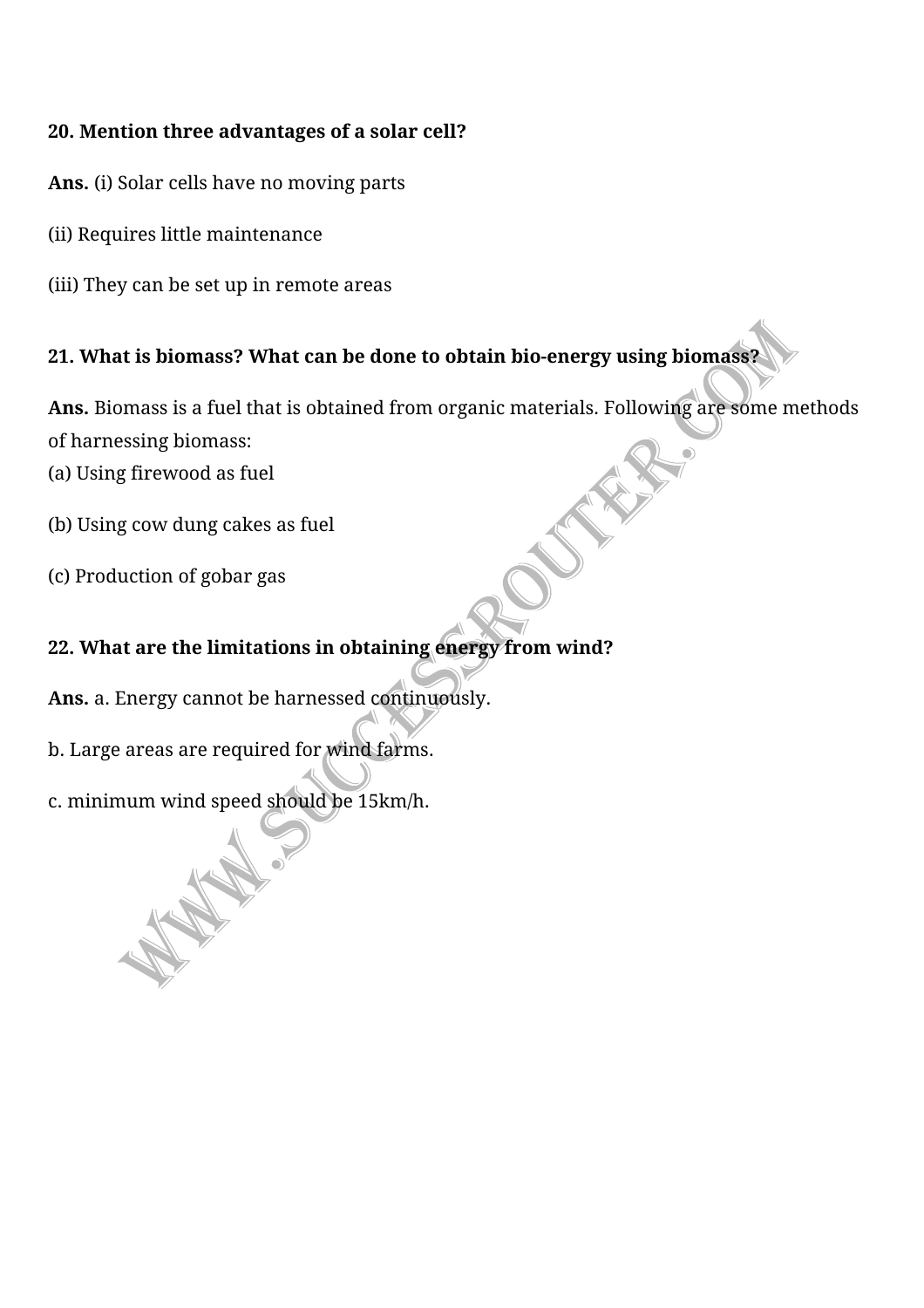## **Long Answer Questions**

#### 23. Which is the process used to harness nuclear energy these days? Explain it briefly.

Ans. Nuclear energy is harnessed in nuclear power plants. It contains a nuclear reactor, a boiler and a turbine.

- $\bullet$  The nuclear reactor is the place where nuclear fission is carried out. Nuclear fission produces a huge amount of energy.
- Energy produced during nuclear fission is utilized to boil water, so that steam can be generated.
- Steam is utilized to turn the turbines to produce electricity.

The following figure shows the working of a nuclear power plant.  $\mathbf{A}$ 



24. How can solar energy be harnessed? Mention any two limitations in using solar **energy. How are these limitations overcome?**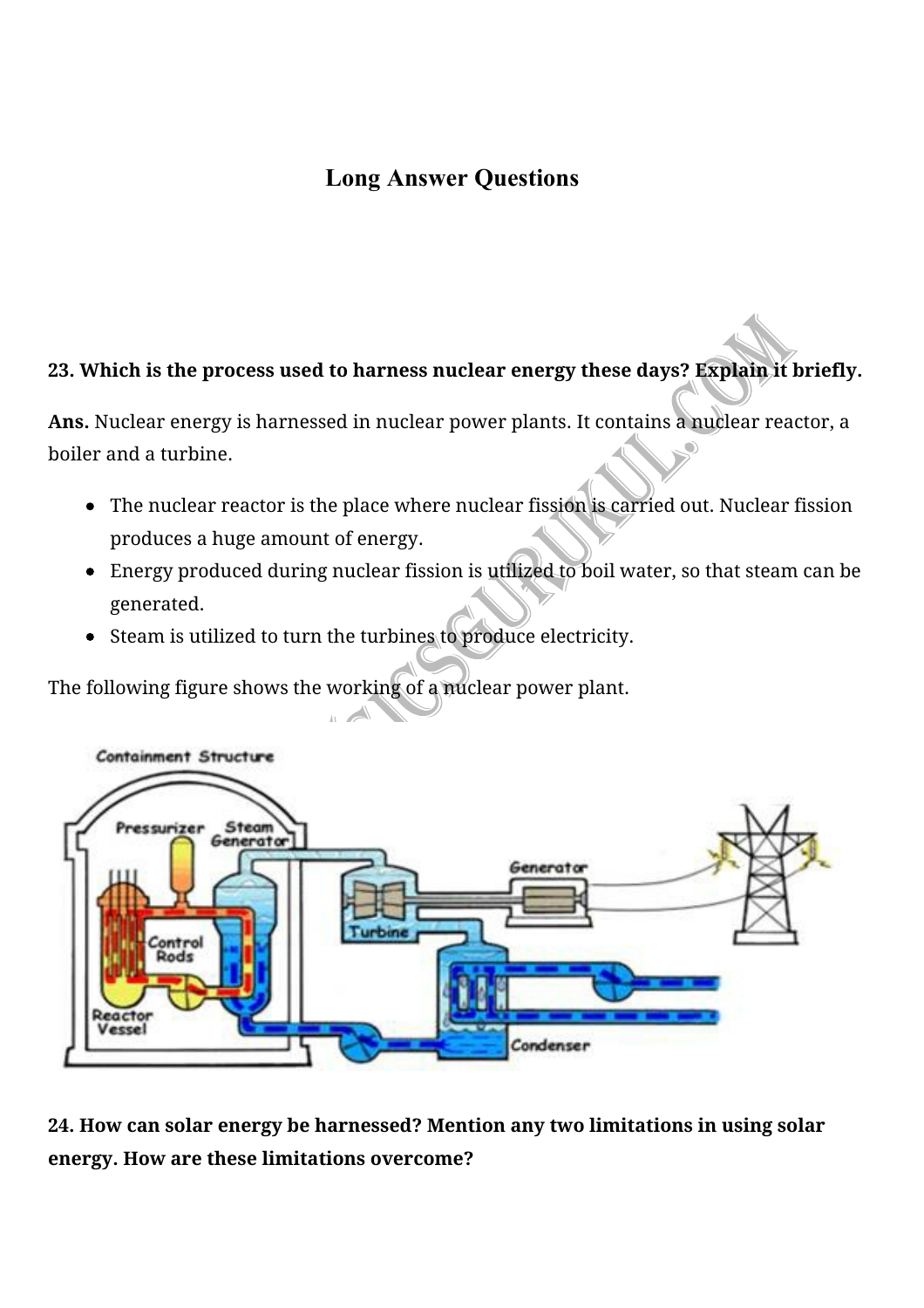Ans. Methods of harnessing solar energy:

**Solar Cooker:** Solar cooker is a simple device. It is composed of a rectangular box with a mirror at the top. The box has a glass cover. Mirror is kept in erect position so that reflected sunlight can go inside the box. Utensils are kept in the box. Glass cover on top prevents heat from escaping the box.

**Solar Cell:** A solar cell is also called photovoltaic cell. It converts solar energy into electrical energy. Electrical energy thus produced needs to be stored in inverters so that it can be used even during night.

**Solar Furnace:** Solar furnace is made of concave mirror. The heating device is kept at the focus of this furnace. Heat from sun is concentrated at the focus which helps in generating lot of heat. Solar furnace can be used to heat water and steam generated by this process can be used to generate electricity.

Limitations of Solar Energy:

- Can be harnessed only at those places which get plenty of sunlight.
- Cannot be harnessed beyond certain latitudes.
- $\bullet$  Cannot be harnessed during night.
- Current technologies are very costly.

**Ways to overcome limitations:** Batteries can be used to store electrical energy from photovoltaic cells. Cheaper technologies need to be discovered.

25. Make a list of conventional and non-conventional sources of energy. Give a brief description of harnessing one non-conventional source of energy.

**Ans.**

| <b>Conventional Sources of Energy</b> | Non-conventional Sources of Energy  |
|---------------------------------------|-------------------------------------|
| Coal, petroleum, firewood, hydel      | Solar energy, wind energy, nuclear  |
| energy.                               | energy, biogas, tidal energy, ocean |
|                                       | thermal energy, wave energy, etc.   |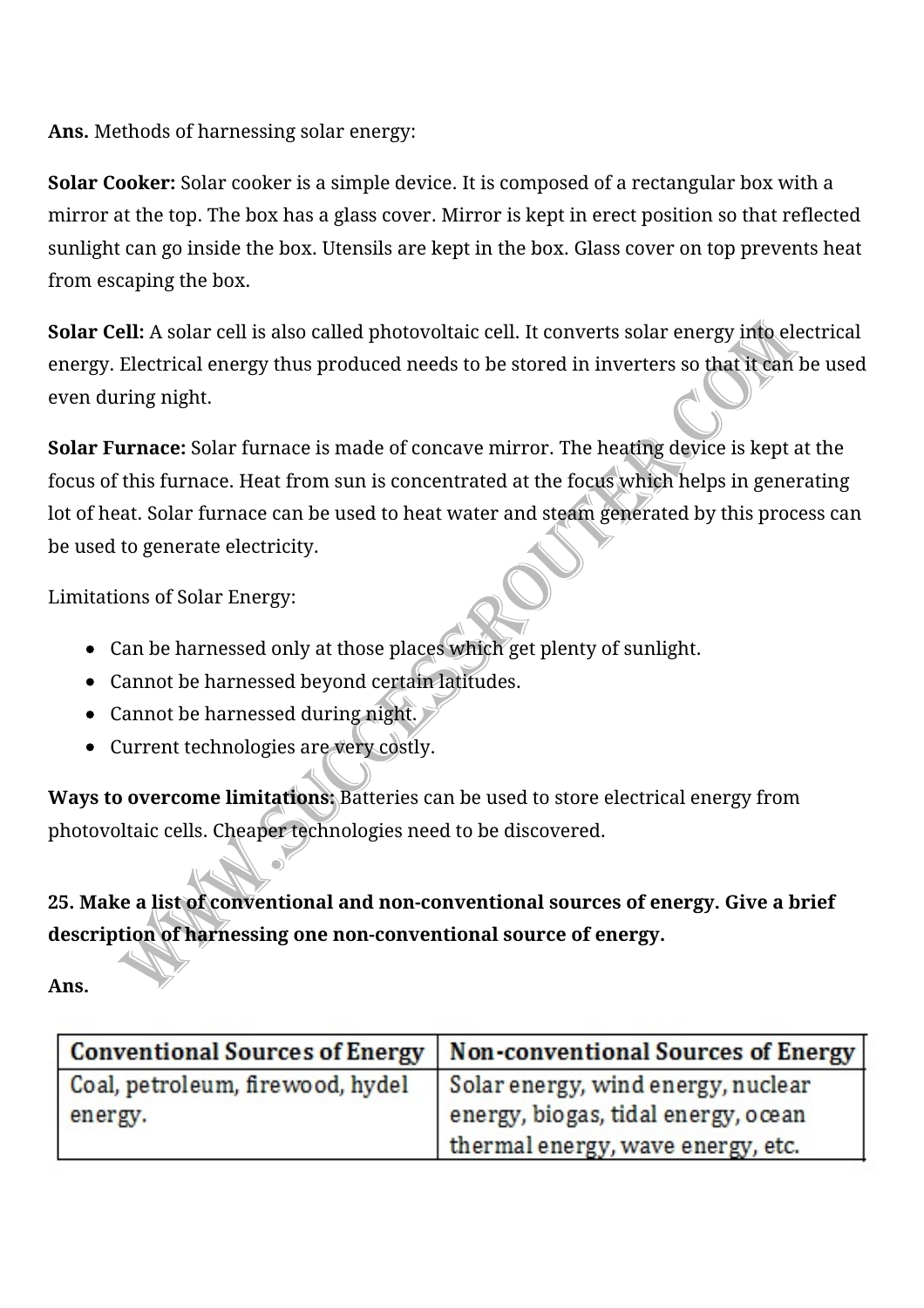Methods to Harness Tidal Energy:

- For this, a cylindrical structure is vertically placed in coastal areas where tides come.
- $\bullet$  A turbine is fitted at the top of this cylinder.
- When the tide comes, air gushes through the cylinder. This turns the turbine and electricity is generated.
- When the tide goes, air moves in opposite direction. This also turns the turbine and electricity is generated.

# **26. Why is there a need for harnessing non-conventional sources of energy? How can energy be harnessed from the sea in different ways?**

**Ans.** Following are the main reasons: because of which there is a need to harness nonconventional sources of energy:

(a) **Non-renewable fuels:** Fossil fuels are the main energy sources for us. But it takes millions of years for the formation of fossil fuel. The rate at which we are using them means they are not going to last many years from now. They would be definitely exhausted sooner rather than later.

(b) **Polluting fuels:** Burning of fossil fuels releases oxides of carbon, nitrogen and Sulphur. These are polluting gases. Carbon dioxide is a greenhouse gas. Carbon monoxide can be poisonous even in low concentration. Oxides of Sulphur and nitrogen cause acid rain. Air pollution also results in increased cases of respiratory problems.

Following are various ways of harnessing energy from sea:

- Wave energy
- Tidal energy
- Ocean thermal energy

# **27. What are the environmental consequences of using fossil fuels? Suggest the steps to** minimise the pollution caused by various sources of energy including non-conventional sources of energy.

Ans. Environmental consequences of using fossil fuels are as follows: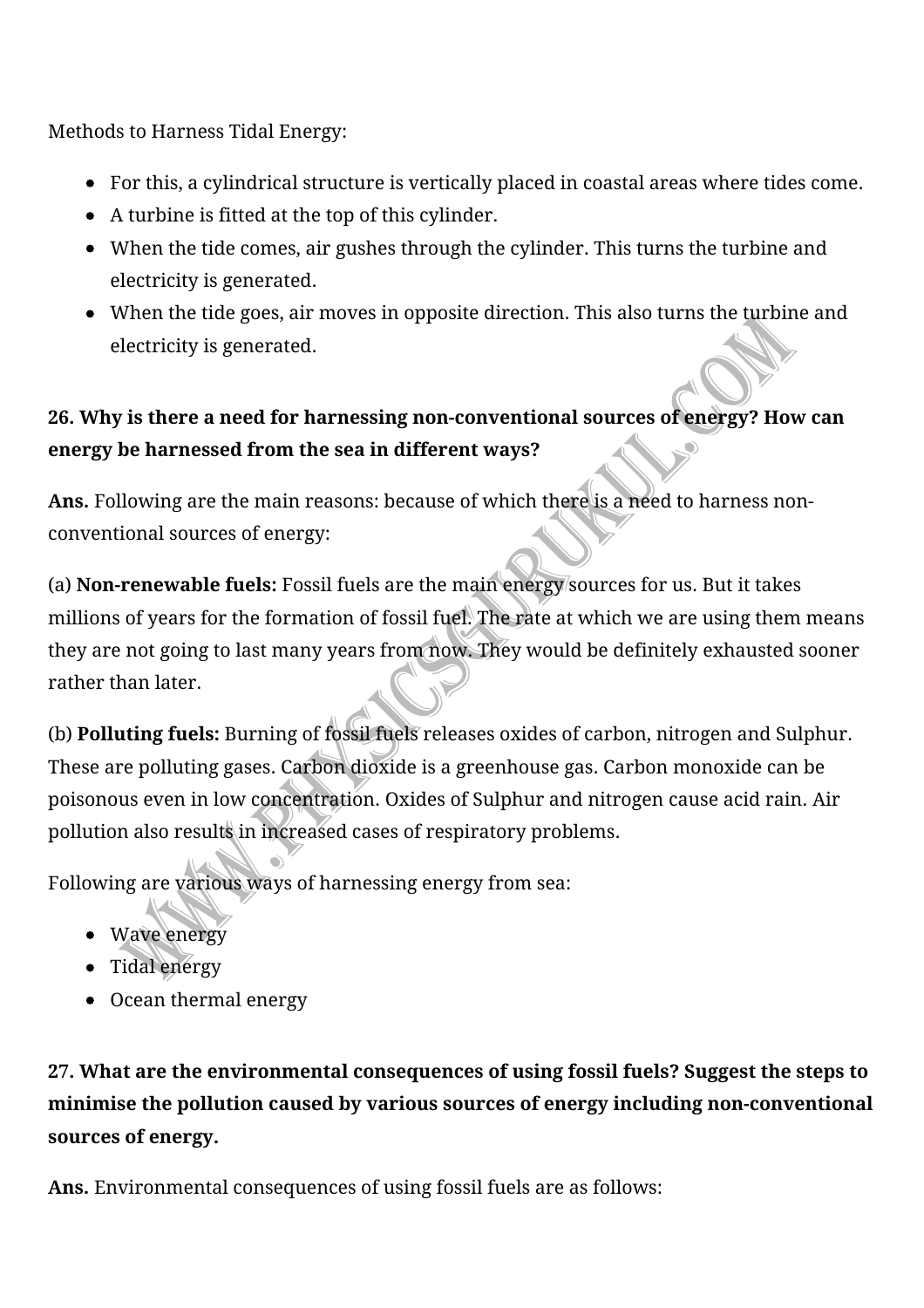(a) Increased level of carbon dioxide is resulting in global warming. Global warming is causing drastic changes in weather patterns across the globe.

(b) Oxides of Sulphur and nitrogen cause acid rain. Acid rain is harmful for building and monuments and also for living beings.

(c) Increase in air pollution is causing more cases of respiratory diseases.

(d) Smog is a major problem in cities because it reduces visibility. It creates a problem for pilots and drivers.

Steps to minimize pollution caused by various sources of energy:

- Increased use of public transport.
- Increased use of bicycle.
- Follow the principles of three Rs of conservation, i.e. reduce, reuse and recycle. By doing this, we can minimize the demand for energy. This will help in reducing pollution.

## **28. Energy from various sources is considered to have been derived from the sun. Do you agree? Justify your answer.**

Ans. Sun is the ultimate source of energy. It is true that energy from various sources have been derived from the sun. Following are explanations for this:

(a) Plants harness solar energy to make biomass. This biomass was converted into fossil fuels. So, energy in fossil fuels came from sun.

(b) Firewood and gobar gas have got energy from sun; as explained in previous point.

(c) Water cycle on earth happens because of heat from the sun. So, kinetic energy in water is because of sun.

(d) Waves and ocean currents are caused because of heating from the sun. So, different kinds of energy from ocean have sun in their root.

(e) The earth was made after a piece from the sun took shape of this planet. So, geothermal energy or energy from nuclear power plant have come from the sun.